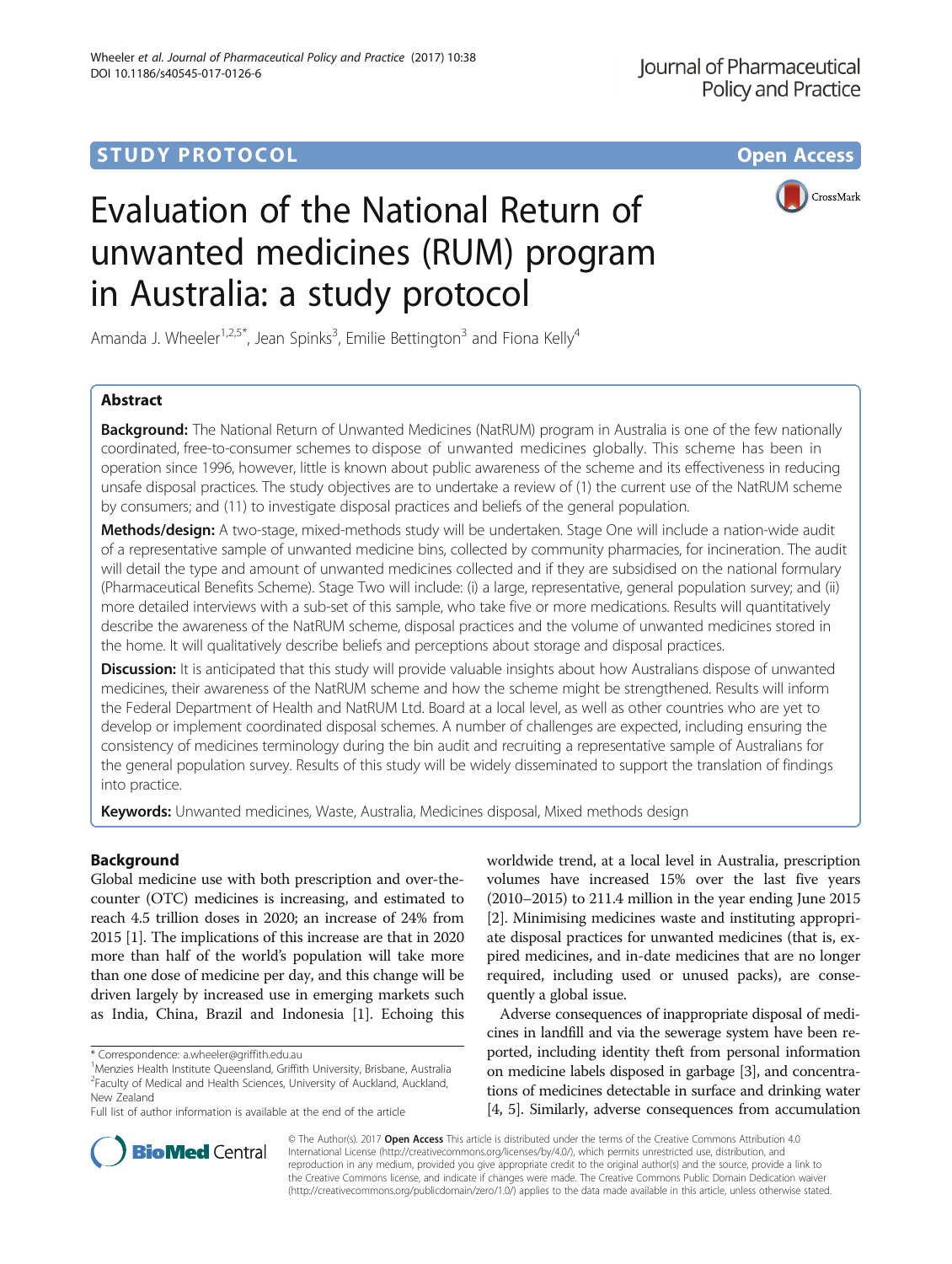of unwanted medicines stored in the home present safety hazards such as accidental ingestion and security issues such as theft [\[6\]](#page-9-0). All of these issues pose significant environmental, economic and public health concerns.

Routes for medicines to enter the environment include excretion from the human body (metabolites and parent compound) through urination/defecation, washing off directly from the skin whilst bathing (e.g. creams and ointments), or from inappropriate disposal in the toilet, sink and/or household garbage [\[3,](#page-8-0) [7](#page-9-0), [8\]](#page-9-0). Sewerage systems are not equipped to remove medicines and their metabolites effectively and hence these may be discharged into waterways and subsequently into drinking water supplies [\[9](#page-9-0)]. Medicines disposed in the garbage end up in landfill and may leach out more slowly into water systems [[10\]](#page-9-0). Once in waterways, medicines and their metabolites may affect plant, marine and animal life, and potentially human life [[11](#page-9-0), [12\]](#page-9-0). Future research will determine the degree to which concentrations may be harmful to human health.

As the volume of medicines wastage in communities increases, the environmental and public health effects, and risks outlined here, will be compounded with significant financial implications [\[13](#page-9-0)]. Limited health service budgets need cost-effective medicine use. Reducing the volume of unused medicines in the home is a complex issue as highlighted by the 2009 evaluation of NHS medicines wastage in the United Kingdom [[14](#page-9-0)]. The evaluators in their recommendations emphasised the need to focus on improving health outcomes rather than reducing waste alone; opportunities included reducing excessive and irrational prescribing with regular reviews of medication regimens by doctors and pharmacists (e.g. Medicines Use Review programs), targeting adherence support for those starting new medicines, or finishing courses of medicines and reviewing repeat prescribing and dispensing processes [[14, 15](#page-9-0)]. Any changes need to be considered alongside consumer convenience and administrative burden.

Research studies on household disposal practices for unwanted medicines around the world have identified that the most popular methods were pouring them down the toilet or sink, or throwing them in the garbage [[3,](#page-8-0) [16](#page-9-0)]. A systematic review of global disposal practices found that the method preferred was influenced by the formulation and/or type of medicine: sinks or toilets were favoured for liquids, whilst solid and semi-solid forms such as tablets/ capsules and ointments/creams, were disposed of in household garbage. Medicines considered to be more harmful, such as antibiotics, were more often returned to a pharmacy, whereas OTC 'everyday' products such as cough medicines were poured down sinks or toilets [[16\]](#page-9-0).

The aforementioned systematic review also identified that 'confusion exists about the proper way of medication disposal' (pg. 297) in many countries because standardised guidance and protocols on appropriate disposal of unwanted medicines, including access to a nationwide disposal system, were lacking [\[16](#page-9-0)]. In contrast, in Sweden, where a national disposal system using pharmacies was established in 1971, 73% of households surveyed, reported that they would use this method for disposing of their unwanted medicines. Only 3% of those surveyed reported disposing of their unwanted medicines in the garbage and none had poured medicines down the drain [\[17\]](#page-9-0).

In July 1998 the Australian Government also introduced a program that provides a safe, free, and convenient means for the public to return unwanted and out-of-date medicines to community pharmacies; the National Return and Disposal of Unwanted Medicines (NatRUM) scheme. The medicines collected in specific RUM (Return of Unwanted Medicines) bins are then disposed of by hightemperature incineration (which is the Environment Protection Authority (EPA) approved method of disposal) [[18](#page-9-0)]. However, whilst national medicine collection and disposal schemes that are free for the public, such as the Swedish and Australian programs, are becoming more common (e.g. in the United Kingdom and European Union), these are not standard in all countries.

Incineration of medicine waste collected via the Australian NatRUM scheme has increased considerably over time; in the 2015/2016 financial year 705,079 kg of medicine waste was incinerated, an increase of 7.7% compared with the previous year [\[18](#page-9-0)]. Two reviews of the NatRUM scheme were undertaken in 2005 and 2013 [[19, 20](#page-9-0)]. The 2005 study interviewed a sample of 605 consumers returning unwanted medicines to community pharmacies in one state of Australia. Most of these consumers had used the NatRUM scheme previously after being informed about it by a pharmacist. The main reasons for consumers to return medicines were: because it had expired (31%), person taking medicine (usually a relative) was deceased (26%), or the medicine (prescription) had been changed (8.5%) [\[19](#page-9-0)]. The 2013 study was a medicine wastage audit of a random sample of 686 RUM bins collected from six regions of Australia. Most of the returned medicines were scheduled (e.g. prescription, pharmacist-only, or pharmacy-only medicines), and almost half were still within their expiry date [[20\]](#page-9-0). Six of the 10 most commonly returned medicines were also the most frequently dispensed under the Pharmaceutical Benefits Scheme (PBS).<sup>1</sup>

Despite this increasingly used nation-wide scheme, information about household waste disposal practices from the Australia Bureau of Statistics in 2012 estimated that more than one million Australian households had discarded unwanted medicines, drugs or ointments with their usual garbage [\[21](#page-9-0)]. For households who had disposed of these items in the last 12 months, 55% had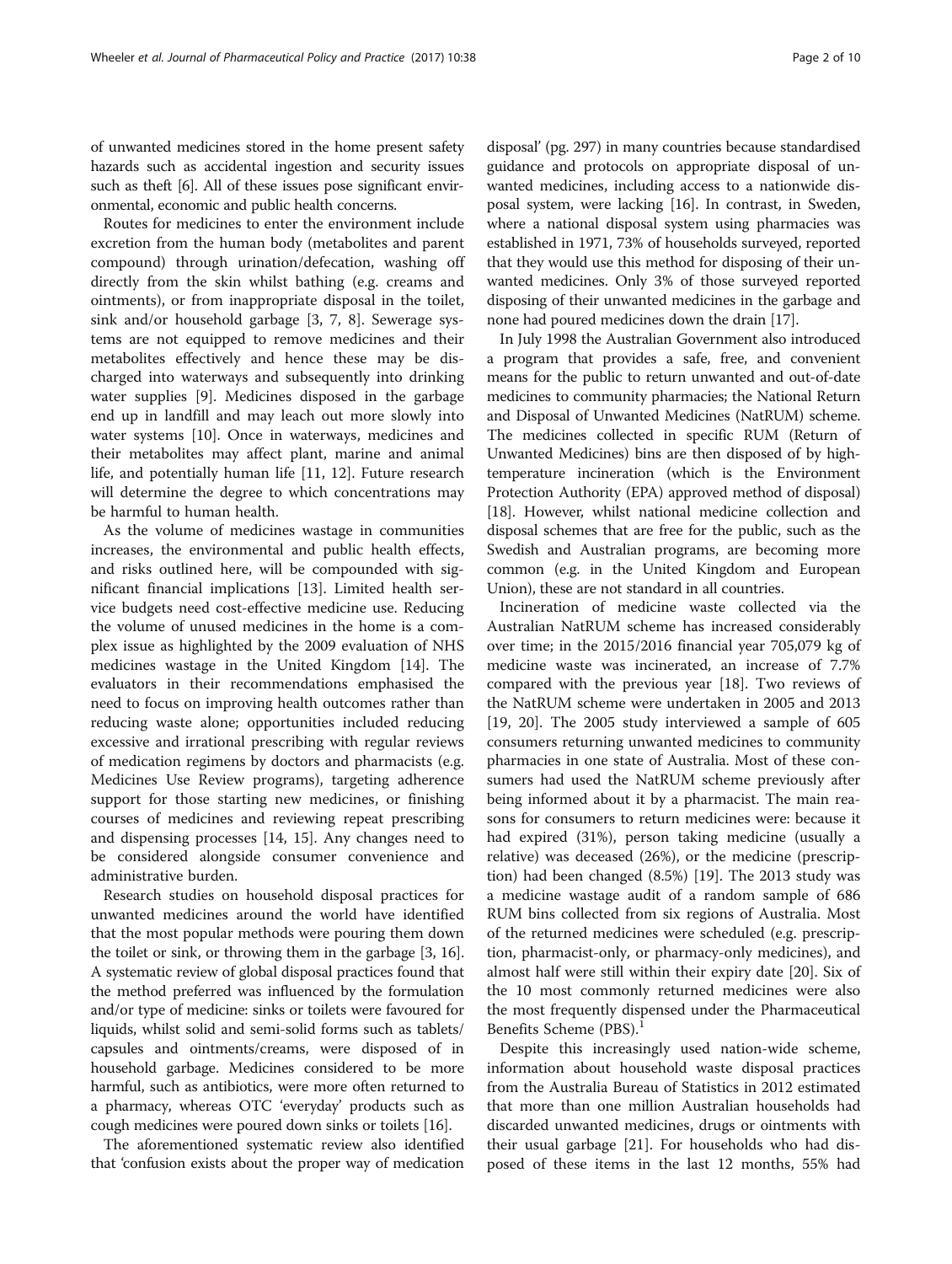disposed of them with the usual household garbage and 14% had poured them down the drain or toilet [\[21](#page-9-0)].

The present study extends previous work, providing a timely opportunity to explore the current use of the NatRUM scheme and will offer further insight into practices and awareness from a sample of the general public and healthcare workers about this free national scheme, and their attitudes and behaviours towards the storage and disposal of unwanted medicines.

# Study design overview

This mixed-methods study will involve two stages. Stage One will undertake an Australia-wide audit of a representative sample of RUM bins. The objectives of this stage are:

- To quantitatively describe the amount and types of medicines returned to pharmacies using a statistically valid sample of returned RUM bins from all states and territories of Australia; and
- To identify the proportion of waste that is PBSsubsidised and to extrapolate the value of 'wastage' to the PBS.

In Stage Two a two-step general population survey will be conducted. Step One will utilise an online household survey with a general population sample. Step Two will invite a sub-set of survey respondents from Step One who take five or more medicines, to participate in a telephone interview. The objectives of Stage Two are:

- To assess general population awareness of: the NatRUM scheme; practices for the disposal of unwanted medicines; and the risks of accumulating medicines;
- To identify general population practices for household disposal of unwanted medicines in the previous 12 months;
- To quantitatively describe the volume of unwanted or expired medicines stored in the households of a sub-set of the general population with higher medication burden; and
- To qualitatively explore the storage and disposal practices of a sub-set of the general population with higher medication burden.

# Methods

# Stage one

The RUM bin audit methodology was adapted from the earlier audit conducted in 2013 [[20\]](#page-9-0). This will allow a number of audit outcomes to be compared to the 2013 outcomes. Amendments will address limitations of the earlier audit, and changes to the NatRUM scheme as it has grown over the intervening period e.g. increased number of incineration sites from one to three.

# Sample size and RUM bin selection

The design of the audit must ensure that a statistically relevant sample of RUM bins from all Australian states and territories are included  $(n = 8)$ . Over the last three years (2013–2015), data provided by NatRUM Ltd. showed that an average of 10–12,000 bins per month were collected for incineration. For the purposes of calculating the minimum sample size for a statistically valid sample of RUM bins in this study, 12,000 bins per month was used in the Raosoft® sample size calculator (<http://www.raosoft.com/samplesize.html>); a minimum of 373 bins would need to be sampled (assuming 5% margin of error and 95% confidence interval).

Table [1](#page-3-0) outlines the number of RUM bins calculated to ensure an Australian-wide representative sample of 373 bins. Based on the 2013 audit [\[20\]](#page-9-0), it was estimated that an additional 10% (37 bins) would require inspection to ensure that no bins contained more than 50% as loose tablets/capsules i.e. without any form of packaging (see exclusion criteria listed in Bin contents and inspection section).

Incineration contractors at the three licensed plants (located in Victoria, Queensland and Western Australia) will be requested to randomly select and set aside one bin in every ten from each sequential pallet arriving from all states or territories in the month prior to the audit, until the total (plus 10%) for that site is achieved.

## Data collection and training

Data collection tools and protocols developed specifically for the 2013 NatRUM audit were reviewed and refined to ensure that the audit will build on, and extend, the evidence base; e.g. whether medicines have been used (opened or full pack) and calculating the proportion of medicine that is returned (compared with 2013 where all medicine packs were treated as unopened and 100% contents were assumed) [\[20](#page-9-0)]. Additional variables were identified from a similar audit in New Zealand (DUMP project [[22\]](#page-9-0)) and in consultation with the NatRUM Ltd. Board. Table [2](#page-4-0) outlines the variables, to be included in the audit. A purpose-built database has been developed in Microsoft Access®. We used Australian Medicines Terminology (AMT) - a subset of the SNOMED CT-AU clinical terminology, supported by the Australian Digital Health Agency ([http://www.digital](http://www.digitalhealth.gov.au/get-started-with-digital-health/what-is-digital-health/clinical-terminology) [health.gov.au/get-started-with-digital-health/what-is-digital](http://www.digitalhealth.gov.au/get-started-with-digital-health/what-is-digital-health/clinical-terminology)[health/clinical-terminology remove extra line here and re](http://www.digitalhealth.gov.au/get-started-with-digital-health/what-is-digital-health/clinical-terminology)[join sentence](http://www.digitalhealth.gov.au/get-started-with-digital-health/what-is-digital-health/clinical-terminology)). This national terminology unambiguously identifies branded and generic medicines commonly used in Australia. It includes a list of most prescription and OTC medicines and complementary products sold in Australian pharmacies, allowing generic and/or trade names to be easily searched and data such as form, strength and original quantity to be easily selected. For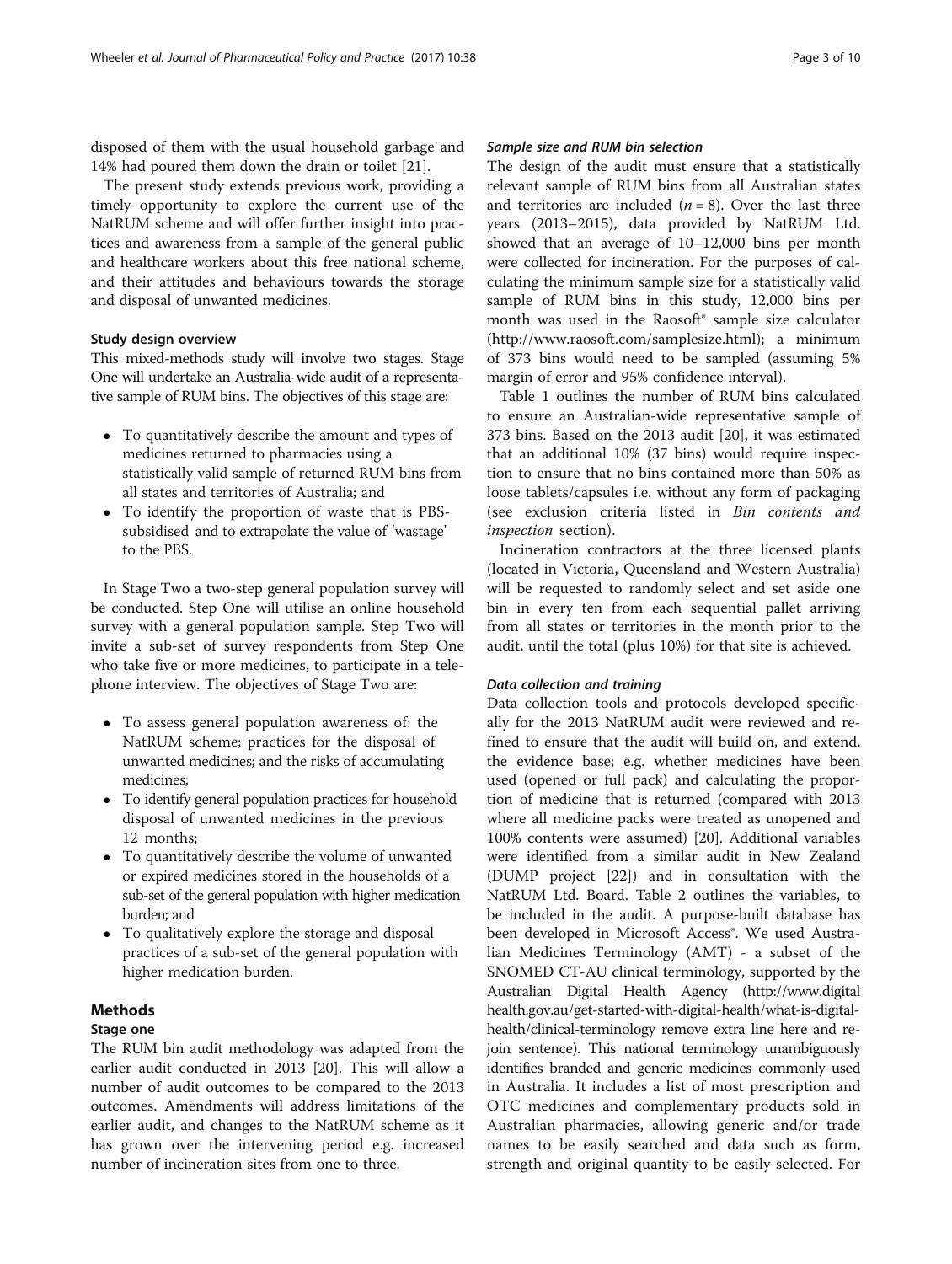| State/territory                                | Average number of pallet<br>collections per month | Average number of bin<br>collections per month | Percentage of bins (%) | Number of bins<br>to be audited |
|------------------------------------------------|---------------------------------------------------|------------------------------------------------|------------------------|---------------------------------|
| Australian Capital Territory                   |                                                   | 96                                             | 0.8                    |                                 |
| New South Wales                                | 79                                                | 3792                                           | 30.4                   | 113                             |
| Northern Territory                             |                                                   | 96                                             | 0.8                    | 3                               |
| Oueensland                                     | 48                                                | 2304                                           | 18.5                   | 69                              |
| South Australia                                | 37                                                | 1776                                           | 14.2                   | 53                              |
| Tasmania                                       | 4                                                 | 192                                            | 1.5                    | 6                               |
| Victoria                                       | 68                                                | 3264                                           | 26.2                   | 97                              |
| Western Australia (including Christmas Island) | 20                                                | 960                                            | 7.7                    | 29                              |
| <b>TOTAL</b>                                   | 260                                               | 12,480                                         | 100                    | 373                             |

<span id="page-3-0"></span>Table 1 Selection of RUM bins required for audit<sup>a</sup>

a<br>Pellet Collections by region (first six months of 2015/2016): National data (excluding Western Australia) provided by NatRUM Limited. Data for Western Australia provided by the Western Australia Incineration Site

items not available in this list, manual entry of the name of the product, form, strength and original pack quantity will be required. The database and data collection process have been piloted with three RUM bins at the Queensland incineration plant and a number of modifications were implemented. The Access<sup>®</sup> database has been loaded onto laptop computers for data entry in real time at each incineration site.

Audit training tools, including a data collection protocol and quality assurance procedure, and Occupational Health and Safety (OH&S) Standard Operating Procedure (SOP) were developed in consultation with incineration plant managers, personnel from Griffith University OH&S and NatRUM Ltd. (all training tools and protocols are available from correspondence author on request).

Data collection will be conducted at each of the three incineration sites by research assistants, working in pairs (one person inspects and counts whilst the second enters the information into the database), under the supervision of the project Data Collector Manager, (a registered pharmacist). An additional research assistant will be available at each site to act in a quality control role and to provide cover for breaks and/or absences such as unexpected illness. Data collectors will be trained at each site to safely audit a RUM bin and to enter data into the Access<sup>®</sup> database. Training will include familiarisation with the specific auditing equipment including protective clothing (gloves, safety glasses, dust masks, coveralls), and tools (tongs, tweezers, scales), and a demonstration of how to safely open and assess the contents of a RUM bin. Training will also emphasise the importance of the confidential nature of bin contents including any pharmacy, prescriber and patient information. A representative from Griffith University OH&S will be present for this training.

## Bin and contents inspection

Each RUM bin will be visually inspected prior to opening to record the source of the bin (state/territory and wholesaler returning the bin), container weight and bin identification number. On opening the bin, the contents are spread over a table and visually inspected for any signs of hazardous materials. If inappropriate items are found, the bin is to be immediately resealed and sent for incineration. RUM bins will be excluded from further assessment if they: are less than 50% full; or contain a high proportion of general waste; or contain more than 50% loose tablets (not in an identifiable bottle/packet or blister/strip); or contain hazardous items such as broken glass, biological waste, unknown liquid or powder waste.

Once it is decided that a bin is suitable for auditing, details of each discarded medicine will be recorded in the database. Information recorded includes the name of the medicine (brand or generic), strength and pack size. The expiry date, schedule, if there is a dispensing label present, dispensing category and year dispensed is then recorded, together with the quantity returned. For items that are a unit dose (i.e. tablets, capsules, nebules, prefilled syringes, etc.), the exact number of units returned is counted. For liquids, the percentage returned is estimated (empty =  $0\%$ ;  $1-25\%$  =  $25\%$ ;  $25 50\% = 50\%; 50-75\% = 75\%;$  and  $75-100\% = 100\%$  and creams, gels and ointments are weighed to assess volume remaining. The amount remaining in aerosols is recorded from the dose indicator or estimated by placing the device/canister in water to determine whether it is full (quickly sinks), used (slowly sinks) or empty (floats). Loose tablets and capsules (i.e. those not in bottles or blister packs) and products that are unidentifiable (e.g. from another country or not in original packaging) will be excluded. Volumes of complementary and/or alternative medicines returned will be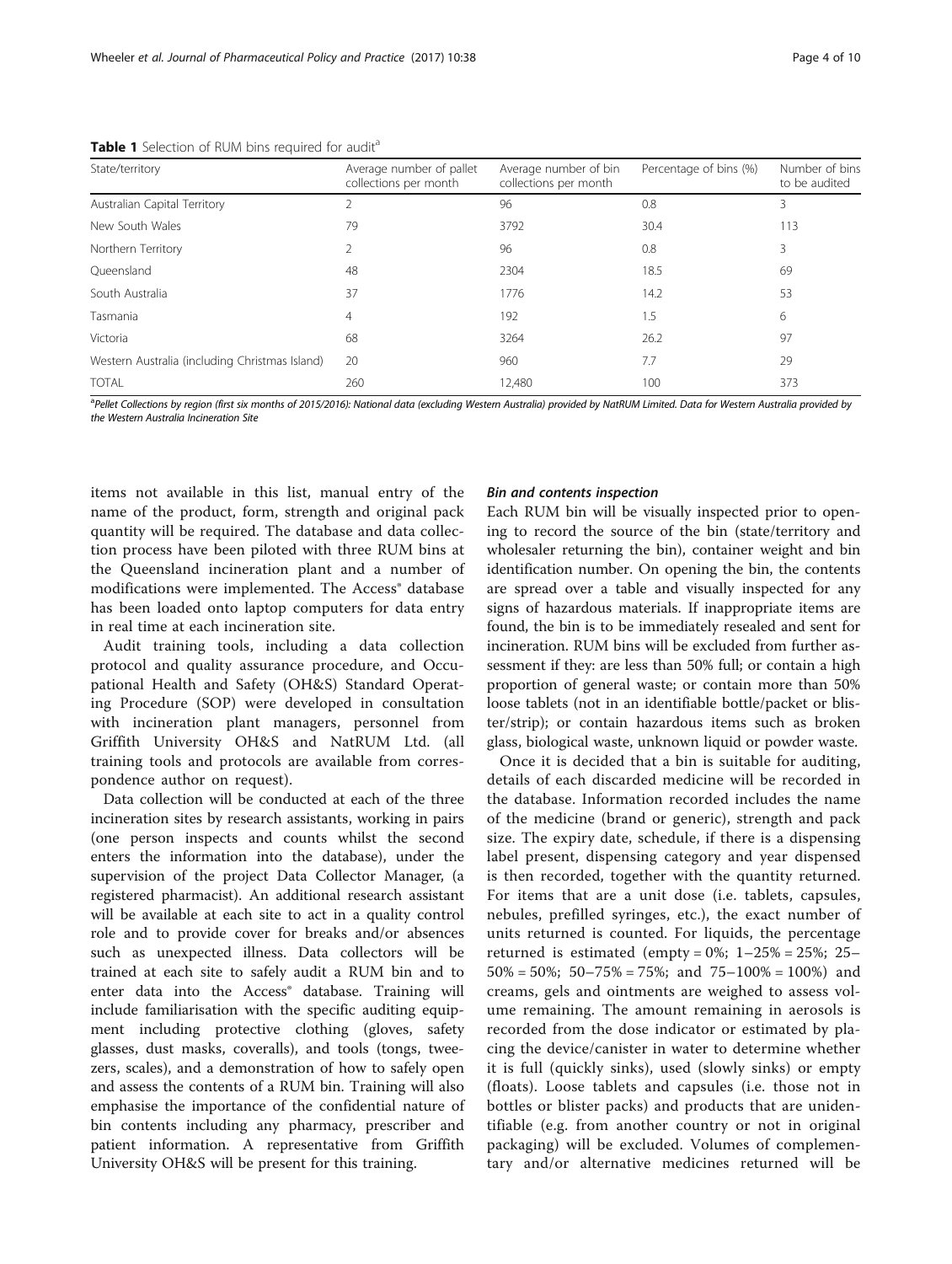PBS = Pharmaceutical Benefits Scheme; S2 = Pharmacy medicine; S3 = Pharmacistonly-medicine; S4 = Prescription medicine; S8 = Controlled medicine <sup>a</sup>These variables extend the evidence base of data collected during the 2013 audit

<sup>b</sup>Only medicines packaged as foil strips/blisters will be counted and assumptions used in the New Zealand DUMP project audit [[22\]](#page-9-0) will be applied to documentation of quantity of returned inhalers, creams, liquids

estimated rather than counted (0–25%, 26–50%, 51– 75% or 76–100% full).

If dose administration aids are present, the type (e.g. dosette, blister or sachet pack) is to be recorded and proportion remaining estimated (e.g. 0%–25%, 26%– 50%, 51%–75%, and 76%–100% full).

When an item is identified as a Schedule 8 (controlled) medicine, this will be recorded specifically in the database, together with any evidence of destruction (i.e. cut and empty foil strip or an empty bottle).

If any sharps are present, including any used or unused needles and syringes, lancets, and blades [\[23](#page-9-0), [24](#page-9-0)], this will also be recorded specifically in the database.

A number of quality assurance processes have been built into the audit to ensure safety and adherence to legislation, audit protocols and data entry processes. For example, re-inspection and checking of data entered for the first RUM bin and a second, randomly selected bin for each pair of data collectors.

# Data analysis

For data collection purposes, trade product pack terms are used, allowing data collection personnel to search and select on branded or generic names of products, for example:

– Panadeine Caplet® (codeine phosphate hemihydrate 8 mg + paracetamol 500 mg) tablet: film-coated, 12 tablets.

Use of the AMT allows linkage between trade product pack terms with other formal definitions such as the medicinal product pack term:

- paracetamol 500 mg + codeine phosphate hemihydrate 8 mg tablet, 12 tablets; and the medicinal product term:
- paracetamol + codeine.

Following data collection the trade product pack terms will be matched with both the medicinal product pack and medicinal product terms (using the SNOMED CT-AU v1.7 Common Release). AMT is also compatible with PBS data and hence the PBS dataset will be merged, along with the Anatomical Therapeutic Chemical (ATC) classification system number, into the bin audit database. This allows PBS items to be matched with a price (Manufacturer's 'Ex-Manufacturer Price' for a manufacturer's pack).

Automated matching will not be possible for manually entered items (where no trade product pack listing was available at data entry), requiring manual matching in some instances. Following data matching, audit data will be cleaned in preparation for visualisation and descriptive data analyses. Using a number of assumptions an extrapolated value of 'wastage' to the PBS will be estimated. This estimate is sensitive to the definition of waste, such as whether only unopened packs are counted, whether products were expired at the time of counting (but not necessarily at the time of disposal), and if a dispensing label was visible. Four assumptions will be tested and presented alongside the main results: i) dispensed, unopened, not expired; ii) dispensed, unopened, expired and not expired; iii)

Table 2 Variables to be included in RUM audit and post-audit analyses

<span id="page-4-0"></span>

| Wheeler et al. Journal of Pharmaceutical Policy and Practice (2017) 10:38 | Page 5 of 10 |
|---------------------------------------------------------------------------|--------------|
|---------------------------------------------------------------------------|--------------|

| Characteristics of<br><b>RUM</b> bins | Source of container (state or territory)                                     |  |
|---------------------------------------|------------------------------------------------------------------------------|--|
|                                       | Container weight                                                             |  |
|                                       | Percentage filled                                                            |  |
| Content of RUM bins                   | Medicine characteristics                                                     |  |
|                                       | Brand name                                                                   |  |
|                                       | Generic name                                                                 |  |
|                                       | Manufacturer                                                                 |  |
|                                       | Medicine schedule (i.e. unscheduled,<br>S2, S3, S4 or S8)                    |  |
|                                       | Therapeutic category (PBS code)                                              |  |
|                                       | Medicine dose                                                                |  |
|                                       | Form of medicine                                                             |  |
|                                       | Whether medicine is PBS subsidised<br>or private                             |  |
|                                       | Whether medicine is expired                                                  |  |
|                                       | Packaging of medicine included                                               |  |
|                                       | Evidence of attempted destruction for S8<br>medicines                        |  |
|                                       | Presence of inappropriate items (e.g. sharps,<br>rubbish)                    |  |
|                                       | Complementary and alternative medicines                                      |  |
|                                       | Medicine in a sample package                                                 |  |
|                                       | Medicines characteristics once dispensed                                     |  |
|                                       | Year dispensed <sup>a</sup>                                                  |  |
|                                       | Quantity dispensed <sup>a</sup>                                              |  |
|                                       | Quantity returned <sup>a</sup>                                               |  |
|                                       | Evidence of medicine use <sup>a</sup>                                        |  |
|                                       | Proportion of dispensed quantity unused <sup>a, b</sup>                      |  |
|                                       | Medicine unlabelled                                                          |  |
|                                       | Category of medicine dispensing (e.g.<br>concession or general) <sup>a</sup> |  |
|                                       | Dose administration aids (DAA)                                               |  |
|                                       | Type of DAA                                                                  |  |
|                                       | Proportion of medicines unused in DAA                                        |  |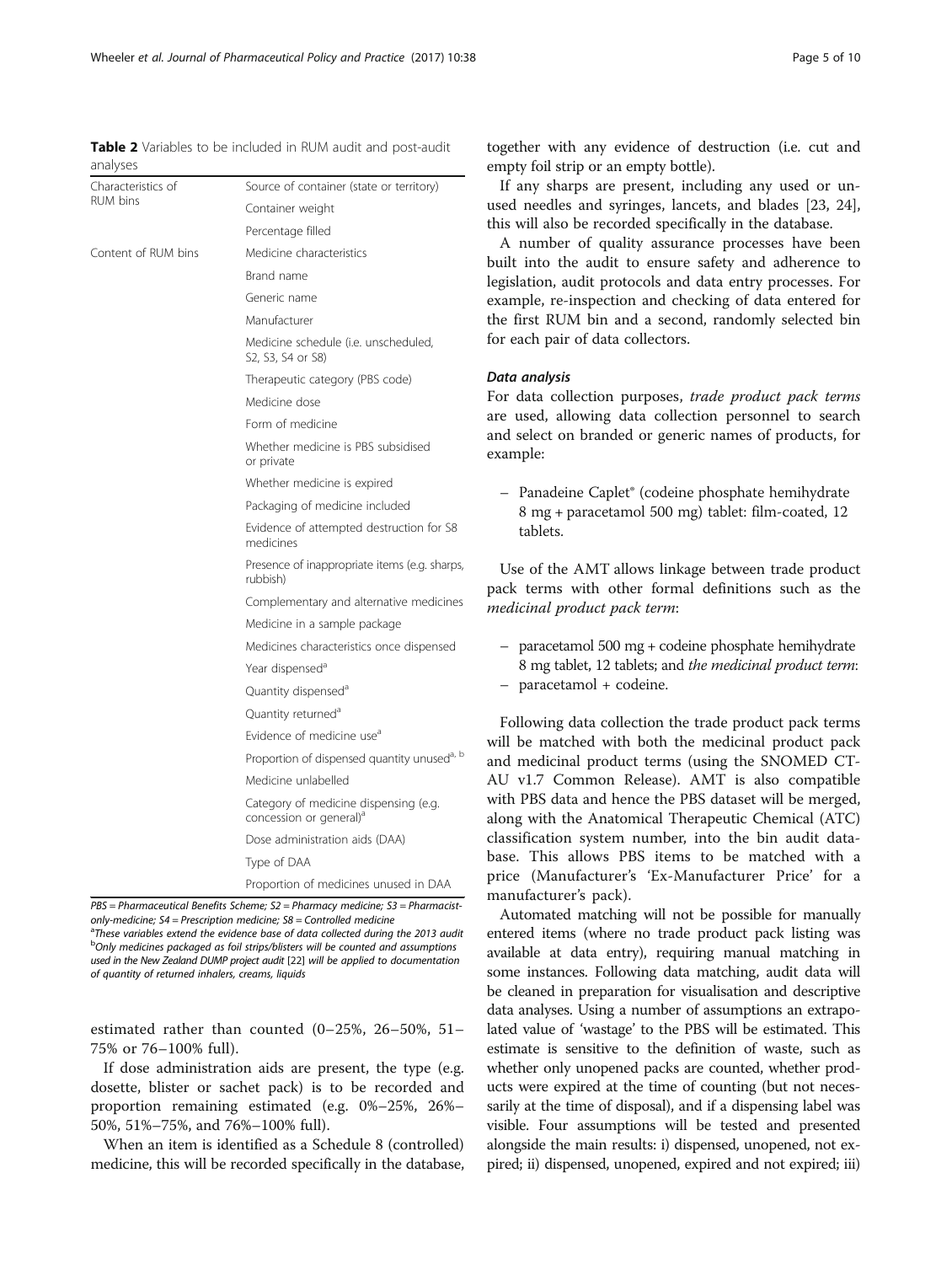dispensed, opened and unopened, and not expired; and iv) dispensed, opened and unopened, expired and not expired.

# Stage two

# Step one

The first step of Stage Two is a 10-min online general population survey conducted with a representative sample of the Australian population, aged over 18 years.

Participants An experienced research panel company (Research Now®) have been contracted to undertake the data collection with an existing panel of individuals who represent the Australian adult population. Research Now® will invite participation to achieve a national representative sample based on gender, age and geographical location from the most recent census (2011) data (Table 3) [\[25](#page-9-0)].

The most recent Australian Bureau of Statistics survey about waste disposal practices (conducted in March 2012) included data from 12,870 households. This survey used a multi-stage area sampling method [[21\]](#page-9-0). A sample size of 4300 is proposed for our general population survey to enable comparison with the Australian Bureau of Statistics survey results.

| Table 3 General population survey sample characteristics |  |  |  |  |  |
|----------------------------------------------------------|--|--|--|--|--|
|----------------------------------------------------------|--|--|--|--|--|

|                              | Australian<br>representative<br>sample [25]<br>% | Survey sample<br>targets for<br>$N = 4302$<br>n |
|------------------------------|--------------------------------------------------|-------------------------------------------------|
| Gender                       |                                                  |                                                 |
| Female                       | 51                                               | 2193                                            |
| Male                         | 49                                               | 2107                                            |
| Age range (years)            |                                                  |                                                 |
| $18 - 24$                    | 12                                               | 516                                             |
| $25 - 34$                    | 18                                               | 774                                             |
| $35 - 44$                    | 19                                               | 817                                             |
| $45 - 54$                    | 18                                               | 774                                             |
| $55 - 64$                    | 15                                               | 645                                             |
| 65-99                        | 18                                               | 774                                             |
| State or territory           |                                                  |                                                 |
| Australian Capital Territory | 2                                                | 86                                              |
| New South Wales              | 32                                               | 1376                                            |
| Northern Territory           | $\mathbf{1}$                                     | 43                                              |
| Oueensland                   | 20                                               | 860                                             |
| South Australia              | 7                                                | 301                                             |
| Tasmania                     | $\overline{2}$                                   | 86                                              |
| Victoria                     | 25                                               | 1075                                            |
| Western Australia            | 10                                               | 430                                             |

Survey and data collection The survey questions were developed using Australian Bureau of Statistics tools (the 2012 Waste Management questions and the 2014– 2015 National Health survey [[21, 26\]](#page-9-0)), relevant literature [[19, 22\]](#page-9-0), and input from the NatRUM Ltd. Board (available on request from correspondence author).

The survey is designed to take around 10 min to complete. The questions have multiple-choice options with a free-text response available when the 'other' option is selected. It consists of:

- 11 demographic questions (e.g. age, gender, state/ territory, country of birth, language spoken at home, living arrangements, education, employment, household income);
- Four questions on whether respondents currently have unwanted (used, unused or expired) medicines in their home, the type of medicines retained (prescription, OTC, complementary and/or alternative) and why they have retained them;
- Three questions on disposal practices (whether respondents have disposed of any in the last 12 months, how they disposed of them and why). The questions on disposal practices have been included from the Australian Bureau of Statistics with minimal changes to allow for comparison of results [\[21\]](#page-9-0);
- Two questions on awareness and use of the NatRUM scheme. Respondents who are not aware of the NatRUM scheme are provided with a brief overview of the scheme, and a link to the website ([www.returnmed.com.au](http://www.returnmed.com.au)), and asked if they would use the national scheme in the future:
- Respondents are also asked to indicate whether they are healthcare workers, with a further four questions relating to the advice they give to their patients about medicines disposal.

Finally, two 'ranking' questions will assess a potential social marketing strategy designed to inform better use of the NatRUM program. The first question relates to concerns about storing and disposing of unwanted medicines, the second addresses the best media for the promotion of associated public health messages. In the online version of the survey the order of response options for these two questions will be randomised. Survey respondents will be asked to rank the statements in order of most important/effective to least important/effective.

The survey has been piloted (in hardcopy) with two members of the NatRUM Ltd. Board and seven people from the general population with medicines in their homes who were known to the research team. Minor amendments to the wording and question order were subsequently made.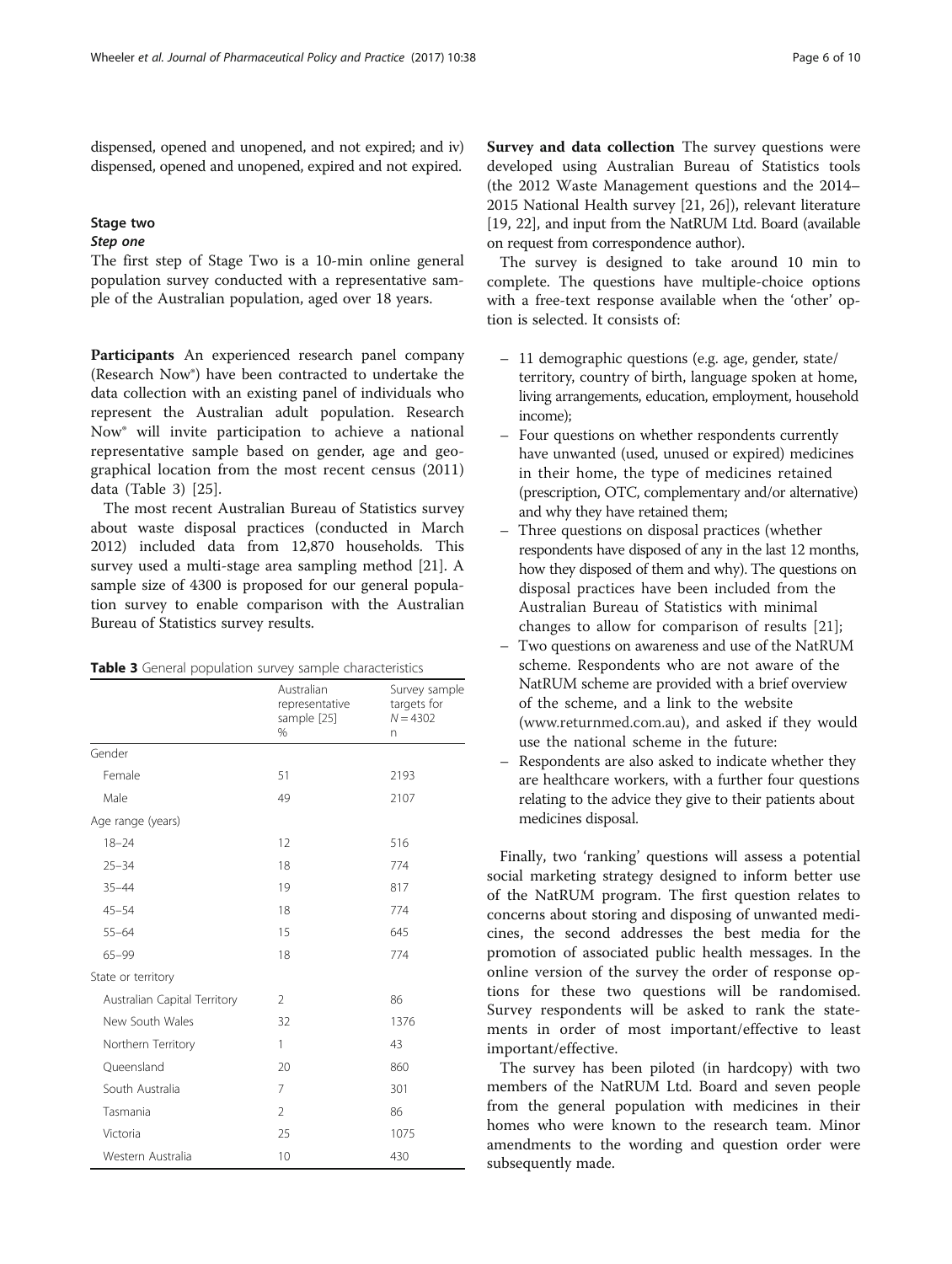Working with Research Now®, a user-friendly survey which could be completed on-line, or using mobile devices such as smartphones, was developed. For all questions with six or more multiple-choice options the option list is randomised. The online survey has been soft-launched with 48 panel members to test the response algorithms. For the survey proper, Research Now® will invite participation from its panel members to ensure good sample representation and adjust when necessary to ensure targets for under-represented groups (e.g. younger people) are met for the survey sample  $(n = 4300)$ . Survey respondents will be provided with compensation for their time in accordance with terms of their enagagement with Research Now®.

Data analysis All survey responses will be provided by Research Now® in a de-identified Microsoft Office Excel® spreadsheet. Data analysis will be performed using Microsoft Office Excel® 2007 and Stata® v.13. Statistical analyses will be descriptive in nature for the majority of questions. The ranking questions containing the social marketing statements will be analysed using a rankorder logit regression [\[27](#page-9-0)], with robust standard errors to mitigate against unknown specification errors. As sociodemographic variables do not vary across the set of possible rankings, and therefore cannot be identified as main effects, interactions with key sociodemographic variables will be tested for joint significance and included in the final model if they reach statistical significance  $(p = 0.05)$ .

## Step two

In this step a sub-sample of the survey respondents who self-identify as taking five or more medicines (including complementary, alternative and/or OTC medicines) will be invited to participate in a 15-min telephone interview about any unwanted or 'when required' medicines they have at home. The structured interviews aim to build on survey findings by exploring the quantity and nature of unwanted or 'when required' medicines that may require disposal, and to explore participants' perceptions related to disposal practices.

Participants We propose to interview around 5% of the survey sample (i.e. 215 participants). Participants will self-select into the interview sample when they indicate they take five or more medicines in a screening question at the conclusion of the main survey. They will be asked to provide their telephone contact details for follow-up by a member of the research team. The research panel company will provide the researchers with a separate Microsoft Office Excel® spreadsheet containing contact information only (i.e. not including any survey response data). Attempts will be made to contact respondents sequentially at a range of times (including daytime, evenings and weekends), however purposive screening may need to be used to achieve a national representative subsample based on gender, age and geographical location from the 2011 census data [\[25](#page-9-0)].

Interview guide and data collection The development of the telephone interview guide was informed by data collection tools used in the 2005 Victorian study [\[19](#page-9-0)], the New Zealand DUMP project [[22\]](#page-9-0), and input from members of the NatRUM Ltd. Board (guide available in Appendix Table [4](#page-8-0)). The guide explores the quantity and nature of unwanted or 'when required' (e.g. analgesic) medicines currently stored in the home and key areas related to medicines storage, use and disposal, and perceived associated risks. Participant views on these topics will be explored in more depth via open-ended questions to build on findings from our survey through contextual information. The telephone interview was piloted with six people from the general population who were taking five or more medicines and minor amendments were made.

An interview protocol has been developed to ensure interviewer consistency. The protocol includes text to be read prior to commencing each interview, including background information on the research, statements to obtain verbal confirmation that the participant understands the nature of the research, and verbal consent to record the interview (recordings will be destroyed following transcription and quality checks). Interviews will be conducted by three pharmacist researchers. The senior pharmacist researcher will observe a selection of interviews for both interviewers for the purpose of training and quality assurance. Additional quality assurance processes include debriefs following interviews, transcript and data entry checks.

Interviewers will ask participants to collect and list, or name, all the medicines in their house, and identify which are regularly used, which are unwanted (expired or no longer required), and which are 'when required' medicines. Where possible, and when permitted, participants will be invited to provide information for the household, including for other household members. Details of all the unwanted and 'when required' medicines including drug name, formulation, amount remaining and expiry date are collected by the interviewer. Participants will also be asked for information about who uses the medicines and how they would normally dispose of them. Additionally, they will be asked how far in advance they fill repeat prescriptions for regularly used medicines and if they would be prepared to pay for the safe disposal of unwanted or expired medicines.

If time permits, and the participant agrees, they will be asked their views on what they think happens to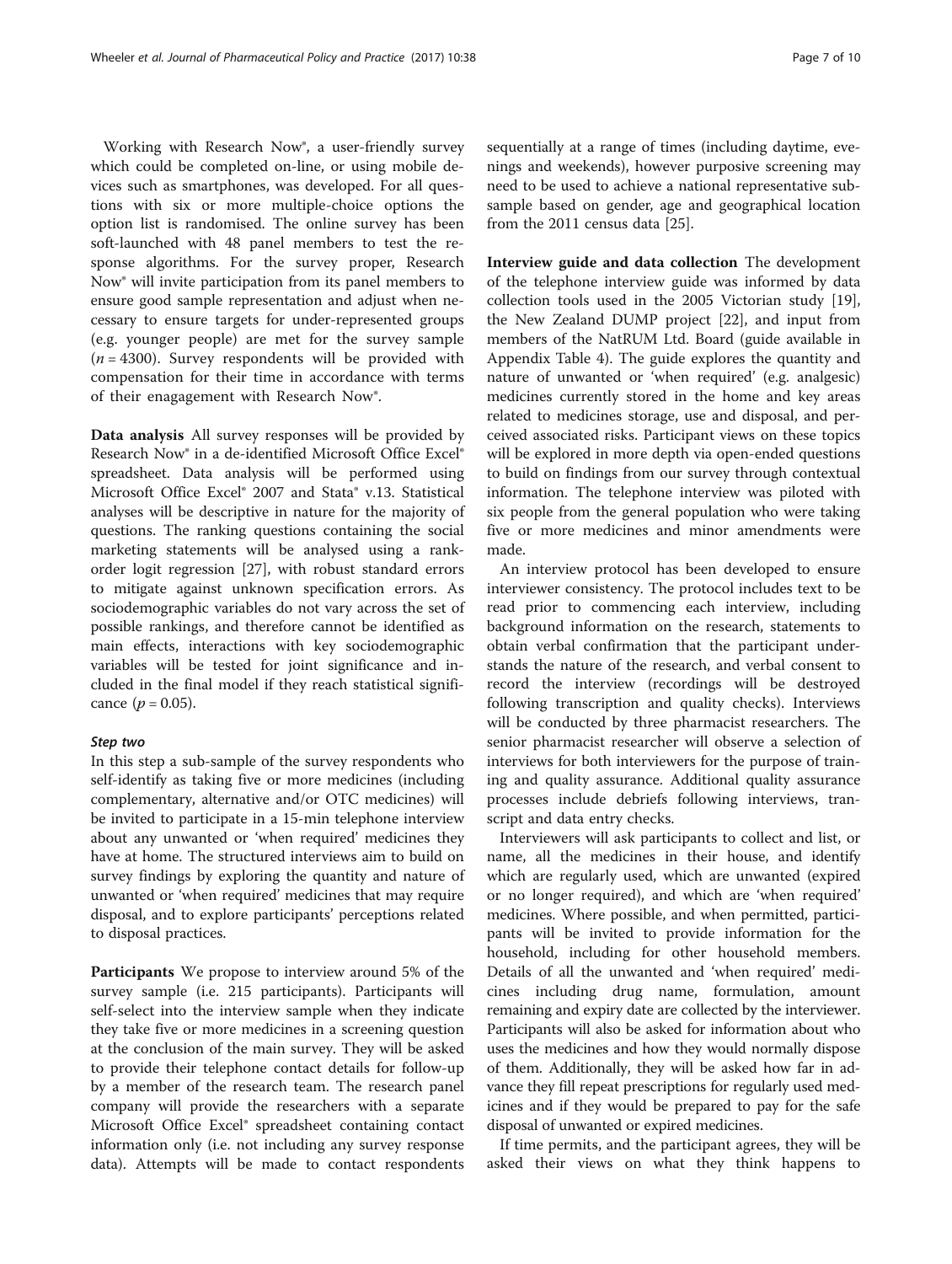medicines returned to pharmacies, if they have any concerns or issues with returning medicines, and the perceived risks of keeping unwanted medicines at home. Lastly, demographic information will be collected.

Interviews also present opportunities for the pharmacist researchers to provide information about discarding medicines via the participant's local pharmacy.

Data analysis Data related to medicines in the home will be entered into a purpose-built Microsoft Access<sup>®</sup> database and descriptive analyses conducted. The interviews will be transcribed verbatim by an external transcribing company known to the research team who will sign a confidentiality agreement as part of their contract. Transcriptions will be quality checked and thematic analysis conducted of the qualitative responses to open-ended questions, by two pharmacist researchers with experience in qualitative research using NVivo 11®. This will involve coding and categorising units of data until themes emerge. Transcripts will be constantly compared and contrasted so that higher-order themes are identified (i.e. constant comparison method [\[28\]](#page-9-0)). The target number of interview participants is 215, however, data collection will cease once no new information is offered i.e. data saturation has been reached.

# Ethical considerations

The project has been approved by a Human Research Ethics Committee (2016/449/GUHREC). No identifiable data or participant names will be collected in Stage one or in the first step of Stage two. Interview recordings undertaken in Step two will be coded with a unique identifier and transcripts checked to ensure that they do not contain any identifiable information. All audiorecordings will be destroyed once quality checks of the associated transcripts are completed. The data will be stored for the purposes of the research project at the authors' university on a secure server for a period of five years post-publication of manuscripts using these data, and then destroyed. Only researchers associated with the study will have access to these data, via a secure server. However, the university has academic integrity processes in place and as a result there is the possibility that data integrity could be audited. If this were to happen, the person responsible for this audit may be required to access this dataset.

# **Discussion**

# Limitations

In Stage one there are both strengths and limitations with using the Australian Medicines Terminology (AMT) as the basis of the bin audit database. Using this terminology ensures consistency in the medicines terms used; however, as PBS data has not yet been fully reconciled with these terms, the matching of PBS data is incomplete. Manual matching will need to be undertaken for the subset of medicines for which matching could not be automated. Further, a proportion of items will have to be manually entered, with a potential for error, and making data cleaning and analysis of this subset more difficult and time consuming. The bin audit data collection process will involve around 15 pairs of data collectors and three additional research assistants: one at each site to work with the Data Collection Manager. This is a practical solution to manage the size and geographical needs of the audit, however it introduces challenges for standardisation. Consequently, we have introduced a number of strategies to minimise this issue which include: standard operating procedures; data collection protocols and training; real-time data entry directly into a database with limited free-text options; oversight and scrutiny by the Data Collection Manager at all sites; and quality checking of medicines audit processes and data entry for all data collectors.

In Stage two the general population survey will be delivered by an experienced panel research company and participation is restricted to people registered with the company and with internet access. Recruitment via a research company may introduce a degree of selection bias. Similarly, survey participants will self-select into the interview process from the survey, on the basis of taking five or more medicines, and not all potential participants will be contactable. Strategies to minimise selection bias include conducting interviews at a range of times including evenings and weekends and screening participants purposively. It may not be possible for participants in multiple occupancy households to provide information for the entire household, potentially resulting in under-reporting of the overall volume of unwanted medicines in that particular home.

## Dissemination and projected impact

This cross-sectional study aims to explore the current use of the National Return of Unwanted Medicines scheme and provide further insight about practices and awareness from the general public and healthcare workers about the scheme, and their attitudes towards the storage and disposal of unwanted medicines. It is anticipated that this study will provide evidence about the level of knowledge held by a representative sample of adult Australians, particularly in relation to appropriate disposal practices for unwanted medicines stored at home. It will provide initial insights into the variable risk perceptions, risk assessment strategies, and medicines use and disposal behaviours amongst consumers, with implications for quality use of medicines and risk of harm.

The study will ultimately reveal opportunities for national and grassroots information campaigns in raising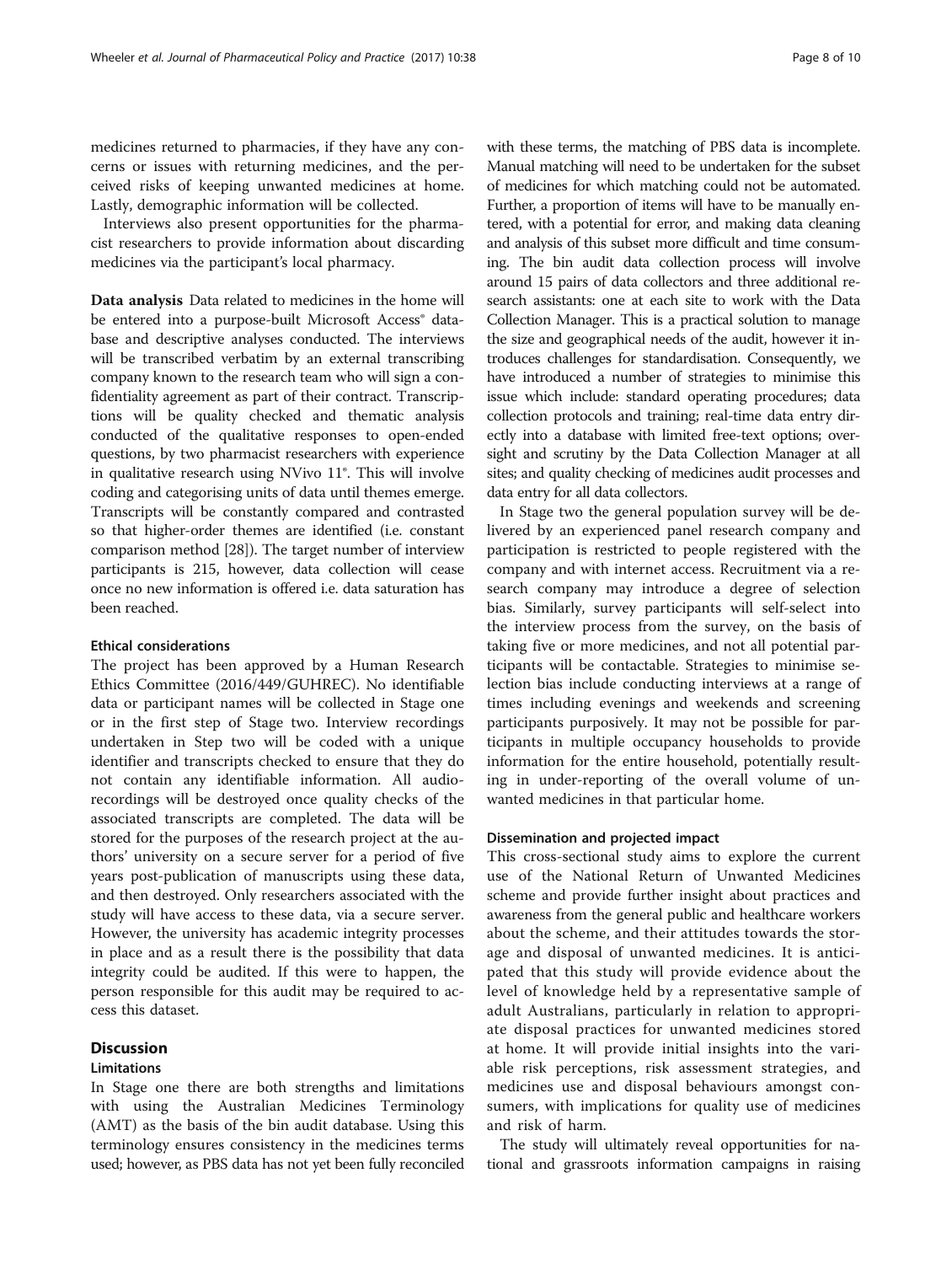<span id="page-8-0"></span>awareness of the NatRUM scheme and the environmental, economic and public health risks associated with inappropriate medicines disposal and accumulation of unwanted medicines at home; targeting healthcare workers and members of the general population, particularly for those who use, or care for people who use, multiple medicines. To ensure the effectiveness of such campaigns it is important that they are informed by input from stakeholders such as consumer and carer organisations, and align with existing quality use of medicine campaigns. In Australia this includes examples such as: the National Prescribing Service's Be Medicinewise week [[29](#page-9-0)]; the Pharmacy Guild of Australia's Ask Your Pharmacist consumer campaign [[30](#page-9-0)]; or the Choosing Wisely Australia initiative [[31](#page-9-0)]. These strategies will ideally encourage people to regularly check and clean out their medicines, limit inappropriate medicines use and/or accumulation, and promote appropriate medicines disposal.

In order to support the translation of findings into the anticipated outcomes described here, the research team plan to disseminate findings in late 2017/2018 in scientific journals, at national meetings (e.g. those with a pharmacy, primary care, and drug safety/quality use of medicines focus), and with pharmacy and healthcare media.

# **Endnotes**

<sup>1</sup>The Pharmaceutical Benefits Scheme is the mechanism by which the Australian Government subsidises the cost of necessary medicines for Australian consumers. Most of the medicines are dispensed by pharmacists and used by consumers at home.

# Appendix

Table 4 Key interview quide topics

| Medicines in the home                           | Brand and/or generic name and storage location<br>of medicines regularly used, medicines used as<br>required and medicines no longer used.                                   |
|-------------------------------------------------|------------------------------------------------------------------------------------------------------------------------------------------------------------------------------|
| Unwanted, unused<br>or as required<br>medicines | Formulation, quantity remaining and expiry date;<br>disposal method/s; risks of keeping in the home.                                                                         |
| Medicine supply                                 | Frequency of supply, e.g. on-time, in-advance,<br>just-in-case; household member/s who used<br>the medicine; where the medicine was obtained,<br>e.g. pharmacy, supermarket. |
| Medicine disposal                               | Self-reported disposal practices, views on and/or<br>concerns related to what happens to medicines<br>returned to a central location, e.g. a pharmacy.                       |
| Willingness to pay<br>for safe disposal         | Yes/No; explanation.                                                                                                                                                         |
| Demographic<br>information                      | Gender, age, living arrangements, location,<br>education, employment status, language<br>spoken at home.                                                                     |

## Abbreviations

AMT: Australian Medicines Terminology; ATC: Anatomical Therapeutic Chemical; DAA: Dose Administration Aid; DUMP: Disposal of Unwanted Medicines Properly campaign; EPA: Environment Protection Authority; NatRUM: National Return of Unwanted Medicines scheme; NHS: National Health Service; OH&S: Occupational Health and Safety; OTC: Over-the-counter; PBS: Pharmaceutical Benefits Scheme; RUM: Return of Unwanted Medicines; S2: Pharmacy medicine; S3: Pharmacist-only-medicine; S4: Prescription medicine; S8: Controlled medicine; SOP: Standard Operating Procedure

#### Acknowledgements

As below in funding.

#### Funding

This project was funded by The National Return & Disposal of Unwanted Medicines Limited and Australian Government Department of Health. The researchers were independent from the funder. The financial assistance provided must not be taken as endorsement of the contents of this report.

#### Availability of data and materials

All study tools and SOPs are available on email request to the corresponding author. The research data will be stored securely as per ethics approval at Griffith University and due to issues related to individual privacy it will not be possible to share the research data publicly.

#### Authors' contributions

All authors contributed to the study design, funding application, ethics approval, and this manuscript. All authors read and approved the final manuscript.

#### Ethics approval and consent to participate

The study has been approved by a Human Research Ethics Committee (2016/449/GUHREC).

# Consent for publication

Not applicable.

### Competing interests

This article contains the opinions of the authors and does not in any way reflect the views of the Department of Health, the Australian Government or The National Return & Disposal of Unwanted Medicines Limited.

## Publisher's Note

Springer Nature remains neutral with regard to jurisdictional claims in published maps and institutional affiliations.

#### Author details

<sup>1</sup> Menzies Health Institute Queensland, Griffith University, Brisbane, Australia <sup>2</sup> Faculty of Medical and Health Sciences, University of Auckland, Auckland, New Zealand. <sup>3</sup>Centre for Applied Health Economics, School of Medicine, and Menzies Health Institute Queensland, Griffith University, Brisbane, Australia. <sup>4</sup> School of Pharmacy, Menzies Health Institute Queensland, Griffith University, Gold Coast, Australia. <sup>5</sup>School of Human Services, Griffith University, Queensland, Brisbane 4131, Australia.

## Received: 24 August 2017 Accepted: 13 November 2017 Published online: 07 December 2017

## References

- 1. IMS Institute for Healthcare Informatics. Global Medicines use in 2020: Outlook and Implications. IMS Institute, Parsippany, New Jersey. 2015. [https://s3.](https://s3.amazonaws.com/assets.fiercemarkets.net/public/005-LifeSciences/imsglobalreport.pdf) [amazonaws.com/assets.fiercemarkets.net/public/005-LifeSciences/imsglobalreport.](https://s3.amazonaws.com/assets.fiercemarkets.net/public/005-LifeSciences/imsglobalreport.pdf) [pdf.](https://s3.amazonaws.com/assets.fiercemarkets.net/public/005-LifeSciences/imsglobalreport.pdf) Accessed 3 May 2016.
- 2. The Pharmaceutical Benefits Scheme. PBS Expenditure and Prescriptions. Australian Government Department of Health, Canberra. 2017. [http://www.](http://www.pbs.gov.au/info/browse/statistics%20-%20Expenditure) [pbs.gov.au/info/browse/statistics - Expenditure](http://www.pbs.gov.au/info/browse/statistics%20-%20Expenditure). Accessed 3 Mar 2017.
- 3. Glassmeyer S, Hinchey E, Boehme S, Daughton C, Ruhoy I, Conerly O, et al. Disposal practices for unwanted residential medications in the United States. Environ Int. 2009;35(3):566–72.
- 4. Benotti MJ, Trenholm RA, Vanderford BJ, Holady JC, Stanford BD, Snyder SA. Pharmaceuticals and endocrine disrupting compounds in U.S. drinking